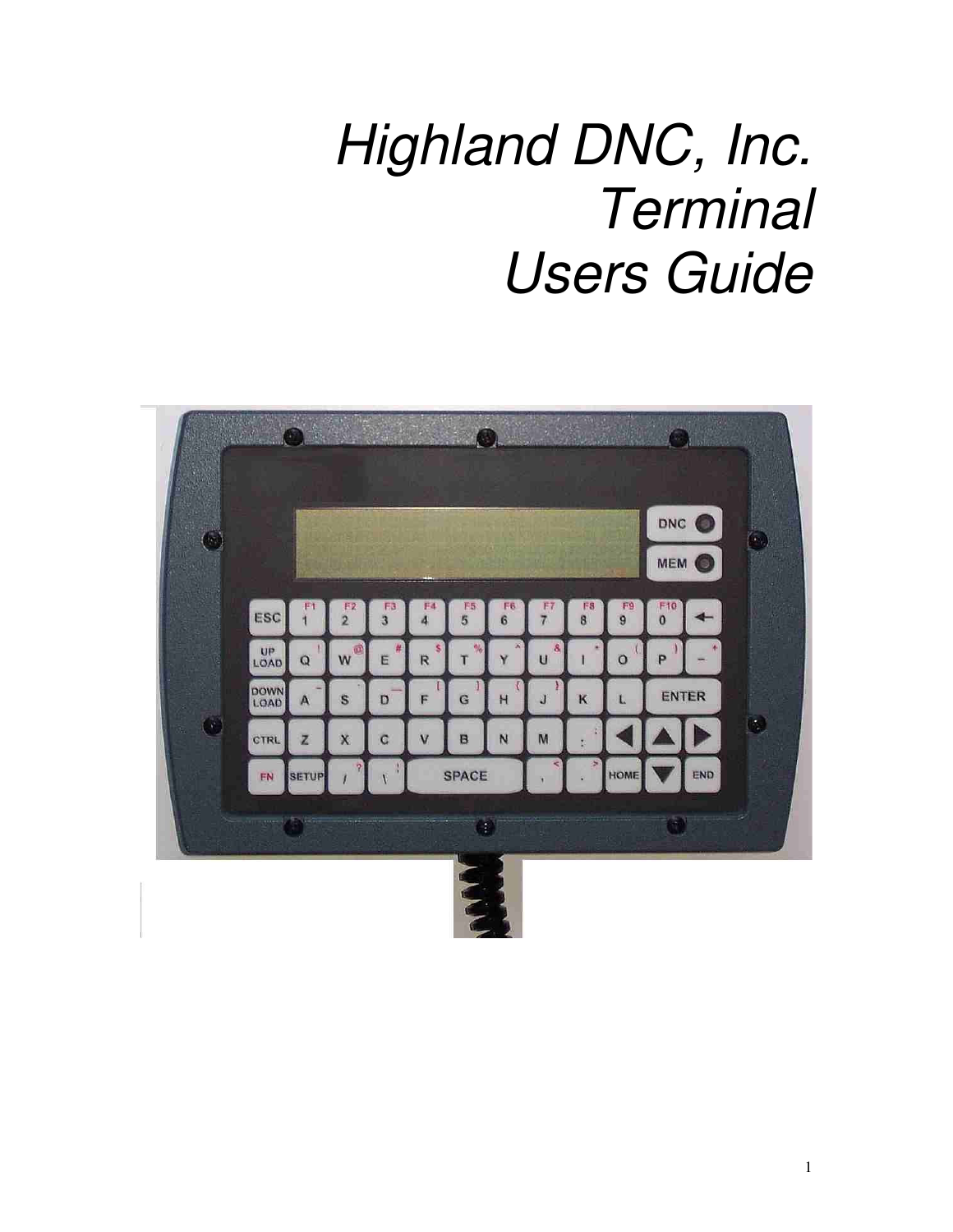## **Introduction**

This operator interface terminal is designed specifically for the initiation of part program transfers and subsequent viewing of transfer activity, utilizing DNC systems manufactured by Highland Technology, supported now by Highland DNC, Inc.

In addition, this terminal was designed to become the functional replacement of the existing Highland rugged terminal (Map-501B Highland) used by existing DNC installations.

## **Features**

- 1. Flat membrane, non-tactile, 59-key keyboard.
- 2. Audible key press tone.
- 3. 4 line by 40-character backlit, LCD display.
- 4. Rugged aluminum housing, NEMA 12 and IP54 rating.
- 5. **SETUP** key in conjunction with the FN key will put the terminal in the setup mode for adjusting the Baud rate 110 – 38.4k, Stop bits 1 or 2, Parity, even or none, and permanently store this configuration in non-volatile ram.
- 6. Nine programmable baud rates, 110, 300, 600, 1200, 2400, 4800, 9600, 19200, 38400 baud
- 7. RS232/422 capability on the Main and Auxiliary1 ports, 232 on Auxiliary2 and AUXUART port.
- 8. Full duplex Main port, i.e. keyboard entered characters are transmitted out the main port, received characters from the Main port or Auxiliary ports are displayed on the terminal display.
- 9. True transparent Auxiliary port on Auxiliary1 and Auxiliary2. Characters received and displayed on the terminal are passed directly through to the Auxiliary port without processor intervention. Characters received on the Auxiliary port are displayed on the terminal and passed directly through to the Main port without processor intervention.
- 10. Quick button access to **DOWNLOAD** and **UPLOAD** "DNC" functions. (Compatible to Map-501B Highland terminal **DOWNLOAD** and **UPLOAD** functions).
- 11. Internal quick disconnect Main and Auxiliary wiring terminal strip as well as Main and Auxiliary Rj11 jacks for modular cable installation.
- 12. Power supply, wide-range input 100-250VAC, 5VDC output, small profile with captive 5VDC output cable for wiring to internal quick disconnect terminal strip.
- 13. 32K byte non-volatile Ram for **Setup** configuration and special functions storage.

# **Design Enhancements to Map-501B Highland Terminal**

- 1. 4 line by 40-character back lit, LCD display (2 line on Map-501B).
- 2. Additional transparent port Auxiliary2 and processor controlled UART port allow up to 2 additional downstream devices to be connected, i.e. another CNC Control serial port, Bar Code reader, other input device, etc.
- 3. Surge suppression on Main and Auxiliary1 ports.
- 4. Socketed components on all communication line I/O, enabling customer field replacement.
- 5. Designed for 24 48 hour turnaround on in-house service to be performed by Highland DNC.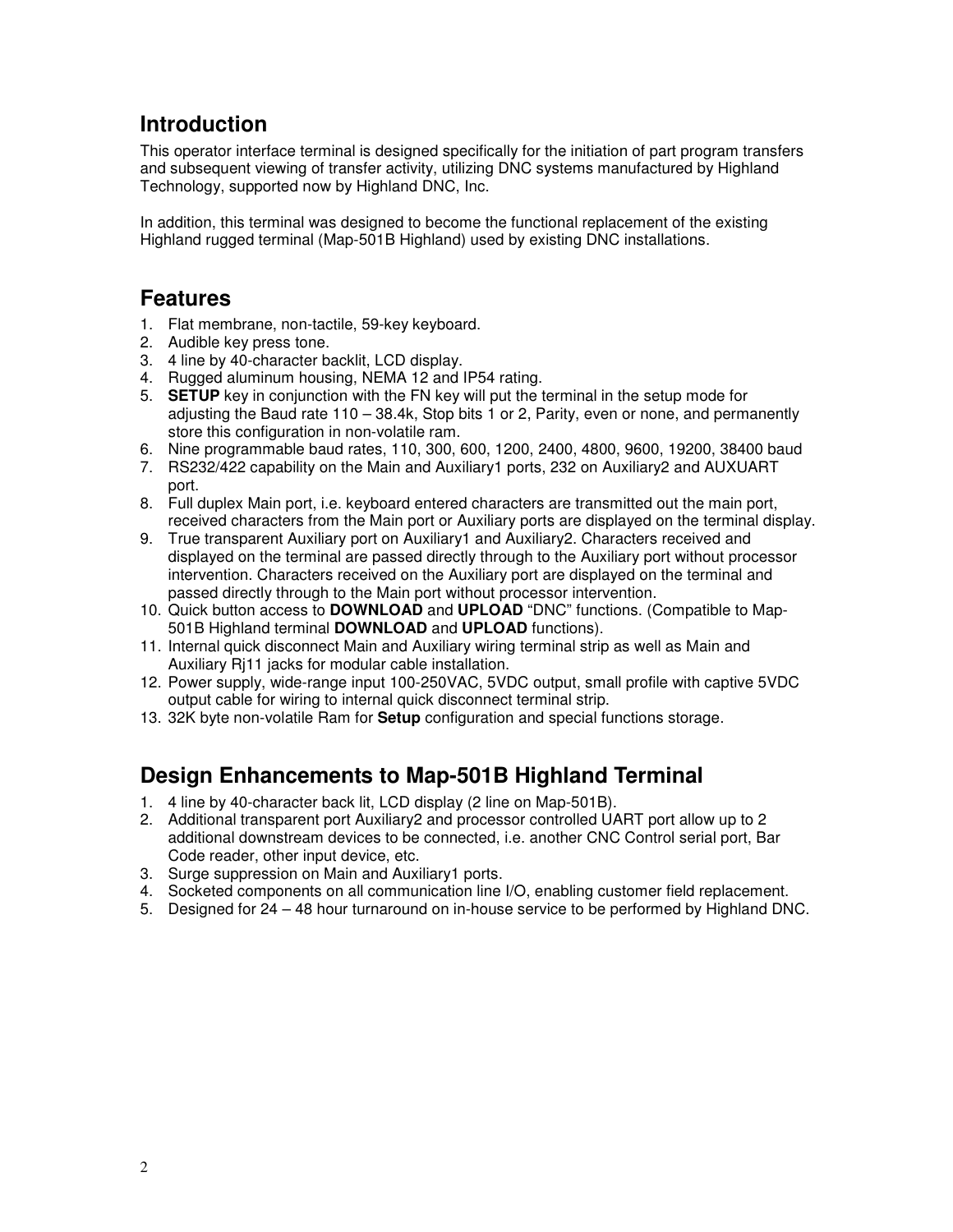## **Operating Temperature**

0ºC to 50ºC, 32ºF to 122ºF

## **Storage Temperature**

-20ºC to 70ºC, -68ºF to 158ºF

## **Terminal Operation**

#### **1. General:**

The terminal functions as a full duplex terminal, displaying all received characters and transmitting all keyboard key entries with the exception of the "local" function keys. Characters received from the Main port are displayed on the terminal and passed directly through to the Auxiliary1 and Auxiliary2 port without processor intervention. Characters received on the Auxiliary1 and Auxiliary2 port are displayed on the terminal and passed directly through to the Main port without processor intervention. Characters received on the AUXUART port are displayed on the terminal and passed directly through to the Main port using processor intervention.

#### **2. Terminal Display Function:**

The terminal display function performs no emulation but simply responds to a Backspace as a non-destructive backspace, a Delete as a destructive backspace, a CR (carriage return) as a current line home position (non destructive), a LF (line feed) as a new line home position, and displays the standard upper case alpha character set and shifted/unshifted numeric and punctuation characters (As shown on keyboard layout).

#### **3. Terminal Key Functions:**

Keys Performing Local Functions

Download and Upload function keys are provided for compatibility with the Map 501B terminal.

**DOWN LOAD** – local message prompt "Enter download name:" "Enter" will send the entered character string and appended "XXXXX D <character string> CR " out the main port. **UP LOAD** – local message prompt "Enter upload name:" "Enter" will send the entered character string and appended "XXXXX  $U \lt$ character string> CR " out the main port.

The **UP** and **DOWN** cursor allow scrolling through the past 16 lines of stored received character history. Any non-up or down cursor key pressed restores current line to bottom line.

The **LEFT** arrow is a destructive backspace on local character entry.

The **SETUP** key in conjunction with the FN key will put the terminal in the setup mode for adjusting the Baud rate 110 – 38.4k, Stop bits 1 or 2, Parity, even or none.

Locally and remotely, all the **Alpha**, **Numeric,** and **Punctuation** keyboard keys will display the respective ASCII character.

The **ESC** key will return the terminal from local function to full duplex terminal mode.

#### Keys Performing Remote Terminal Mode Functions

**ESC**, **SPACE, Alpha**, **Numeric,** and **Punctuation** keyboard keys will be transmitted as the respective ASCII character.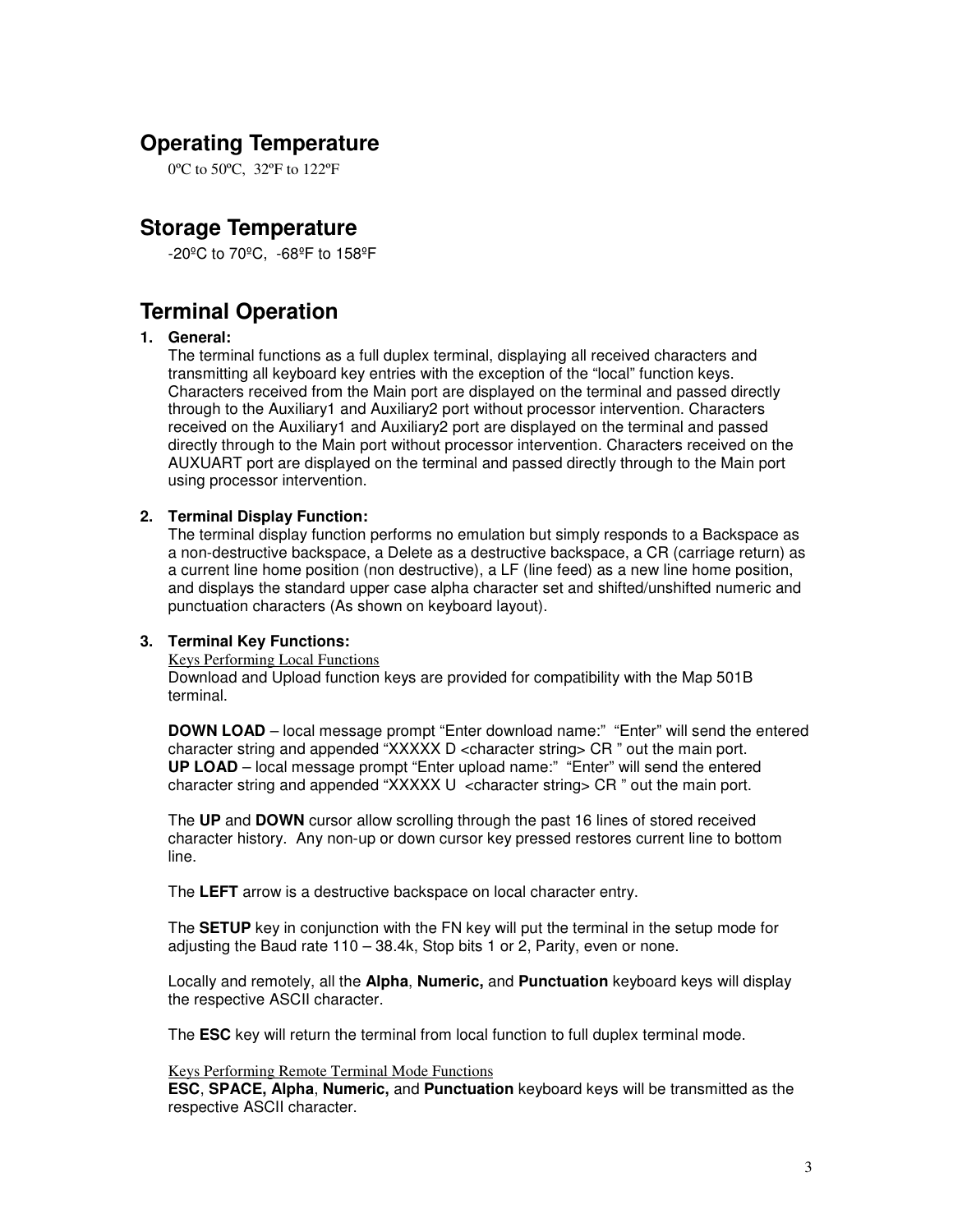Received characters "A" through "Z" will be displayed and entered from the keyboard into the display as upper case only.

**LEFT** cursor = non-destructive backspace, **LEFT** arrow = destructive backspace, **ENTER** = CR.

**"CTRL" + "A"** through **"Z"** will transmit out the Main port the respective ASCII control codes; control codes will be non-displayable characters.

"**FN**" + Characters on keyboard shown shifted, will transmit out the Main port the respective ASCII control codes.

MEM and F1 through F10 keys are function keys utilized by special firmware.

#### **4. Scroll Buffer:**

Characters scrolled off the top of the display are entered into a memory buffer. This memory buffer and the currently displayed 4 lines are termed the "scroll buffer". The **UP** and **DOWN** cursor allow scrolling up or down respectively through the 16 line scroll buffer. Any character key, other than the **UP** and **DOWN** cursor, pressed while positioned up in the scroll buffer restores current line to bottom line and terminates the scroll function.

#### **5. Terminal SETUP Operation:**

A SETUP menu can be entered by simultaneously pressing the SETUP and FN key. The display will show

#### **BAUD = 9600 1-ALTER 2-NEXT 3-PREVIOUS 4-QUIT 5-SAVE**

**1-ALTER** will toggle through **110, 300, 600, 1200, 2400, 4800, 9600, 19200, 38400** in circular fashion from smaller to larger and from the end to the beginning.

**2-NEXT** will show

#### **PARITY = NONE 1-ALTER 2-NEXT 3-PREVIOUS 4-QUIT 5-SAVE**

**1-ALTER** will toggle between **NONE EVEN**

**2-NEXT** will show

**STOP BITS = 1 1-ALTER 2-NEXT 3-PREVIOUS 4-QUIT 5-SAVE**

**1-ALTER** will toggle between **1 2**

**2-NEXT** will wrap to baud menu again

**4-QUIT** will quit without altering the COM setup in the non-volatile RAM, **5-SAVE** will change the old COM setup in the non-volatile RAM to the just entered COM setup and reprogram the UART and baud rate clock to the new settings. A checksum of the 4-byte variables representing the Baud, Parity, and Stop bits will be calculated and stored in the non-volatile RAM. Upon power on, the settings checksum will again be calculated and compared to the stored checksum. If the checksums compare, the terminal COM will be initialized to these stored COM settings, else if not comparing the terminal will be set up for a default setting of 9600, 7, E, 1 and the stored COM settings will now reflect the default setting.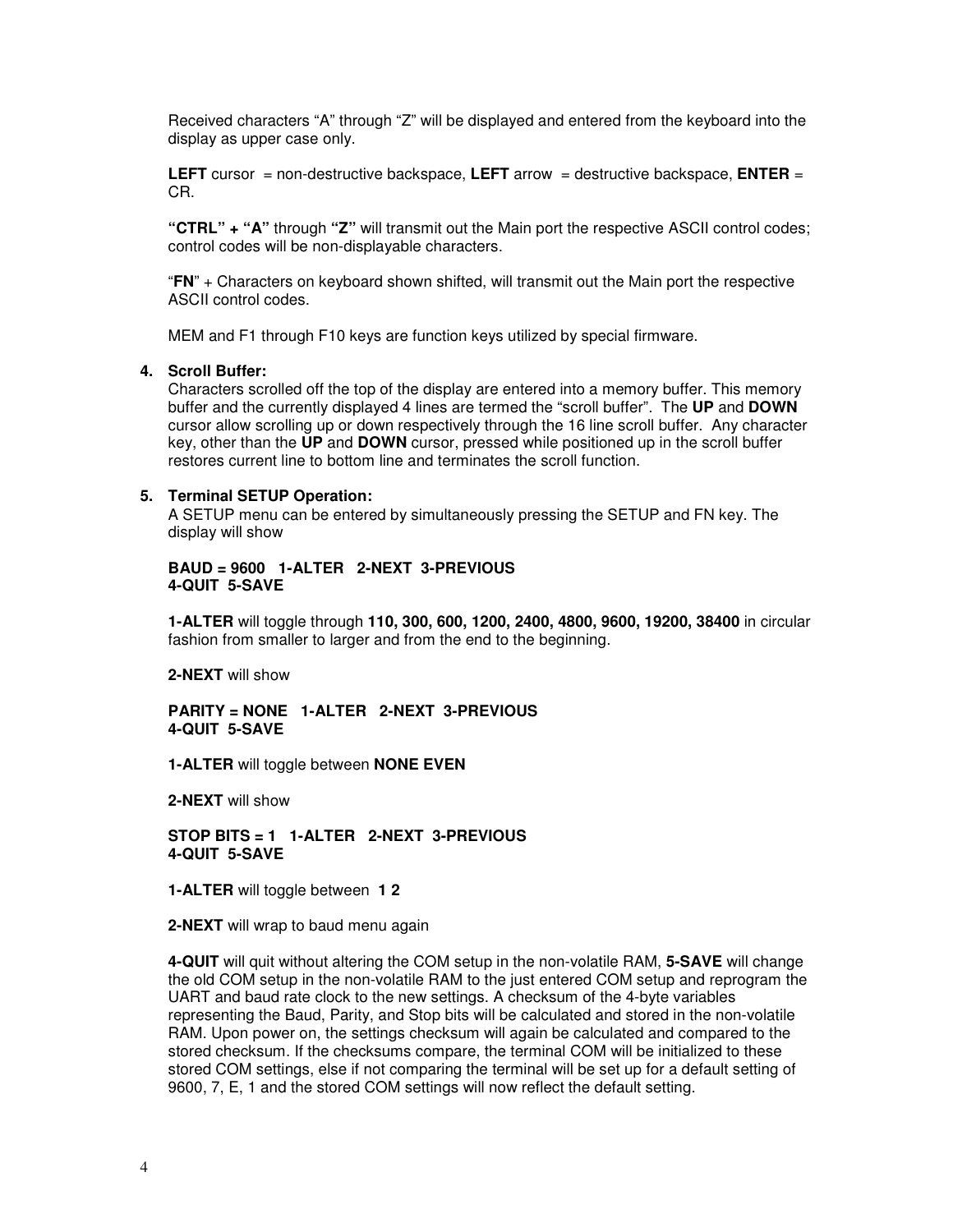# **Pinouts**

#### **Terminal Strip Pinouts**

Terminal strip provides RS232/422 for Main and AUX1 ports, RS232 only for AUX2 and AUXUART ports.

The terminal strip is typically used with stranded conductor wiring using Belden 8723. The terminal strip also enables wiring of existing cabling where the Highland terminal is replacing a Map 501B terminal.

|                                                                                  | Terminal strip pins 1 - 20 |                                                            |                                      |                                                                                                |                                                                                                |                    |
|----------------------------------------------------------------------------------|----------------------------|------------------------------------------------------------|--------------------------------------|------------------------------------------------------------------------------------------------|------------------------------------------------------------------------------------------------|--------------------|
| <b>Main</b>                                                                      |                            | <b>AUX1</b>                                                |                                      | AUX2                                                                                           | <b>AUXUART</b>                                                                                 | <b>Power</b>       |
| 1 Ground                                                                         |                            | 7 Ground                                                   |                                      | 13 Ground                                                                                      | 16 Ground                                                                                      | 19 Ground          |
| 2 Rx-                                                                            | 232/422                    | 8                                                          | Rx-232/422                           | 14 Rx                                                                                          | 17 Rx                                                                                          | $20 + 5$           |
| 3 Tx<br>232                                                                      |                            | 9 Tx                                                       | 232                                  | $15$ Tx                                                                                        | 18 Tx                                                                                          |                    |
| $4 Rx+$<br>422                                                                   |                            | 10 Rx+ 422                                                 |                                      |                                                                                                |                                                                                                |                    |
| 422<br>5 Tx-                                                                     |                            | 11 Tx- 422                                                 |                                      |                                                                                                |                                                                                                |                    |
| 422<br>$6$ Tx+                                                                   |                            | 12 Tx+ 422                                                 |                                      |                                                                                                |                                                                                                |                    |
|                                                                                  |                            |                                                            |                                      | Wiring for the Highland terminal in the Shop or Line Terminal configuration                    |                                                                                                |                    |
| Hub/Node                                                                         | <b>Cable 8723</b>          |                                                            |                                      | Terminal Strip Terminal Strip Cable 8723                                                       |                                                                                                | <b>Typical CNC</b> |
| 22 Tx-                                                                           | <b>Black</b>               |                                                            | 2 Main Rx-                           | AUX1 Tx 9                                                                                      | White                                                                                          | 3 Rx               |
| $23 Tx +$                                                                        | Red                        |                                                            | 4 Main Rx+                           | AUX1 Rx-8                                                                                      | Red                                                                                            | 2Tx                |
| $15 Rx +$                                                                        | Green                      |                                                            | 6 Main Tx+                           | <b>AUX1 Ground 7 Black</b>                                                                     |                                                                                                | 7 Ground           |
| 3 Rx-                                                                            | White                      |                                                            | 5 Main Tx-                           |                                                                                                |                                                                                                | 4,5 jumpered       |
| 1                                                                                | Shield                     |                                                            |                                      |                                                                                                |                                                                                                | 6,8,20 jumpered    |
| <b>Terminal Strip In</b><br>2 Main Rx-<br>4 Main Rx+<br>6 Main Tx+<br>5 Main Tx- |                            | <b>Cable 8723</b><br>White<br>Green<br>Red<br><b>Black</b> | 5 Tx-<br>$4$ Tx+<br>$6 Rx+$<br>3 Rx- | Wiring for the Highland terminal used with a UBTR (422 configuration)<br><b>UBTR Term Port</b> |                                                                                                |                    |
|                                                                                  |                            |                                                            |                                      | Wiring for the Highland terminal used with a UBTR (232 configuration)                          |                                                                                                |                    |
| <b>Terminal Strip In</b>                                                         |                            | <b>Cable 8723</b>                                          |                                      | <b>UBTR Term Port</b>                                                                          |                                                                                                |                    |
| 1 Main Ground                                                                    |                            | <b>Black</b>                                               | 7 Ground                             |                                                                                                |                                                                                                |                    |
| 2 Main Rx                                                                        |                            | Red                                                        | 2Tx                                  |                                                                                                |                                                                                                |                    |
| 3 Main Tx                                                                        |                            | White                                                      | 3 Rx                                 |                                                                                                |                                                                                                |                    |
|                                                                                  |                            |                                                            |                                      |                                                                                                | Wiring for the Highland terminal used in the Line Terminal/ BTR (422 6pin molex configuration) |                    |
| <b>Hub/Node</b>                                                                  | <b>Cable 8723</b>          |                                                            |                                      | Terminal Strip Terminal Strip Cable 8723                                                       |                                                                                                | <b>BTR</b>         |
| 22 Tx-                                                                           | <b>Black</b>               |                                                            | 2 Main Rx-                           | <b>AUX1 Tx- 11</b>                                                                             | White                                                                                          | 6 Rx-              |
| $23$ Tx+                                                                         | Red                        |                                                            | 4 Main Rx+                           | AUX1 $Tx + 12$                                                                                 | Green                                                                                          | $5 Rx+$            |
| $15 Rx+$                                                                         | Green                      |                                                            | 6 Main Tx+                           | AUX1 Rx+ 10                                                                                    | Red                                                                                            | $4$ Tx+            |
| 3 Rx-                                                                            | White                      |                                                            | 5 Main Tx-                           | AUX1 Rx-<br>- 8                                                                                | <b>Black</b>                                                                                   | 3 Tx-              |
| 1                                                                                | Shield                     |                                                            |                                      |                                                                                                |                                                                                                |                    |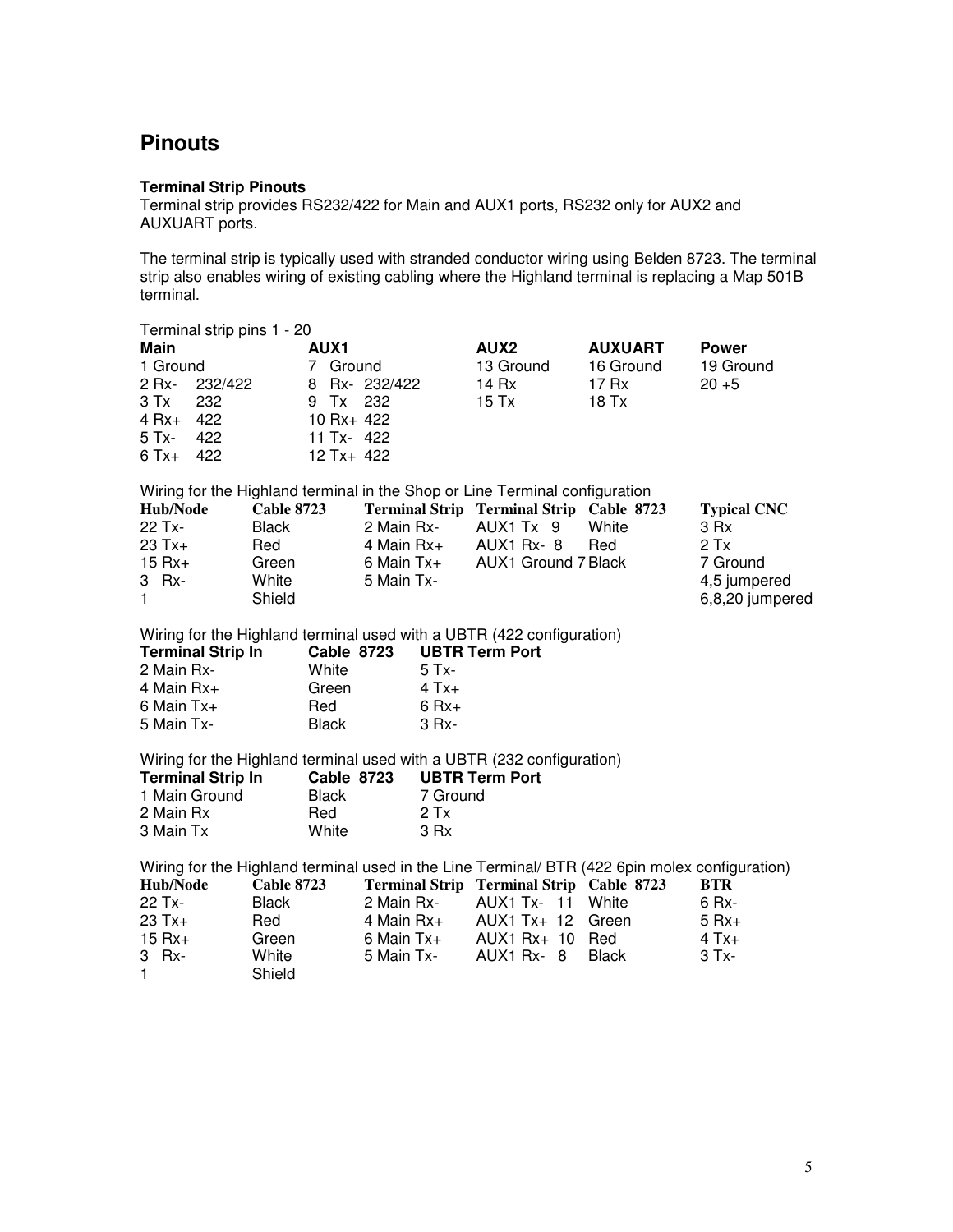RJ11 Pinouts are typically used in applications using modular cables and A90X modular connectors. A typical connection would be from the PC Workstation's 9-pin COM port, via an A900 modular connector, through a straight modular cable to the Main RJ1 connector. A typical CNC connection would be from the AUX1-RJ2 through a straight modular cable via an A904 modular connector to the CNC's COM port (Typically a DB25 male). Rj11 connectors provide RS232 only on RJ1, RJ2, RJ3, RJ4

6 Conductor Modular cable made straight through, with the RJ11 connectors (Tab down, White on left, both ends).

| RJ11 pin               | <b>Cable Color</b> | <b>MAIN-RJ1</b> | <b>AUX1-RJ2</b> | AUX2-RJ3   | <b>AUXUART-RJ4</b> |
|------------------------|--------------------|-----------------|-----------------|------------|--------------------|
| $\mathbf{1}$           | White              | 1 RTS pass      | 1 RTS pass      | 1 RTS pass | 1 RTS pass         |
| $\overline{2}$         | <b>Black</b>       | 2 Ground        | 2 Ground        | 2 Ground   | 2 Ground           |
| 3                      | Red                | $3$ Tx          | 3 Rx            | $3$ Tx     | $3$ Tx             |
| $\overline{4}$         | Green              | 4 Rx            | 4 Tx            | 4 Rx       | 4 Rx               |
| 5                      | Yellow             | n/c             | n/c             | n/c        | n/c                |
| 6                      | <b>Blue</b>        | n/c             | n/c             | n/c        | n/c                |
| A90X modular connector |                    | A900            | A904            | A900       | A900               |

CNC A90X connectors are fabricated to match the CNC's connector, usually a DB25 male or female, using Xon/Xoff protocol or Hardware handshake. The following details the A90X connector for respective connections.

| <b>CNC Connector</b> | Protocol    | <b>A90X Type</b> |
|----------------------|-------------|------------------|
| DB25 Female          | Xon/Xoff    | A904             |
| DB25 Male            | Xon/Xoff    | A905             |
| DB25 Female          | Hardware/HS | A906             |
| DB25 Male            | Hardware/HS | A907             |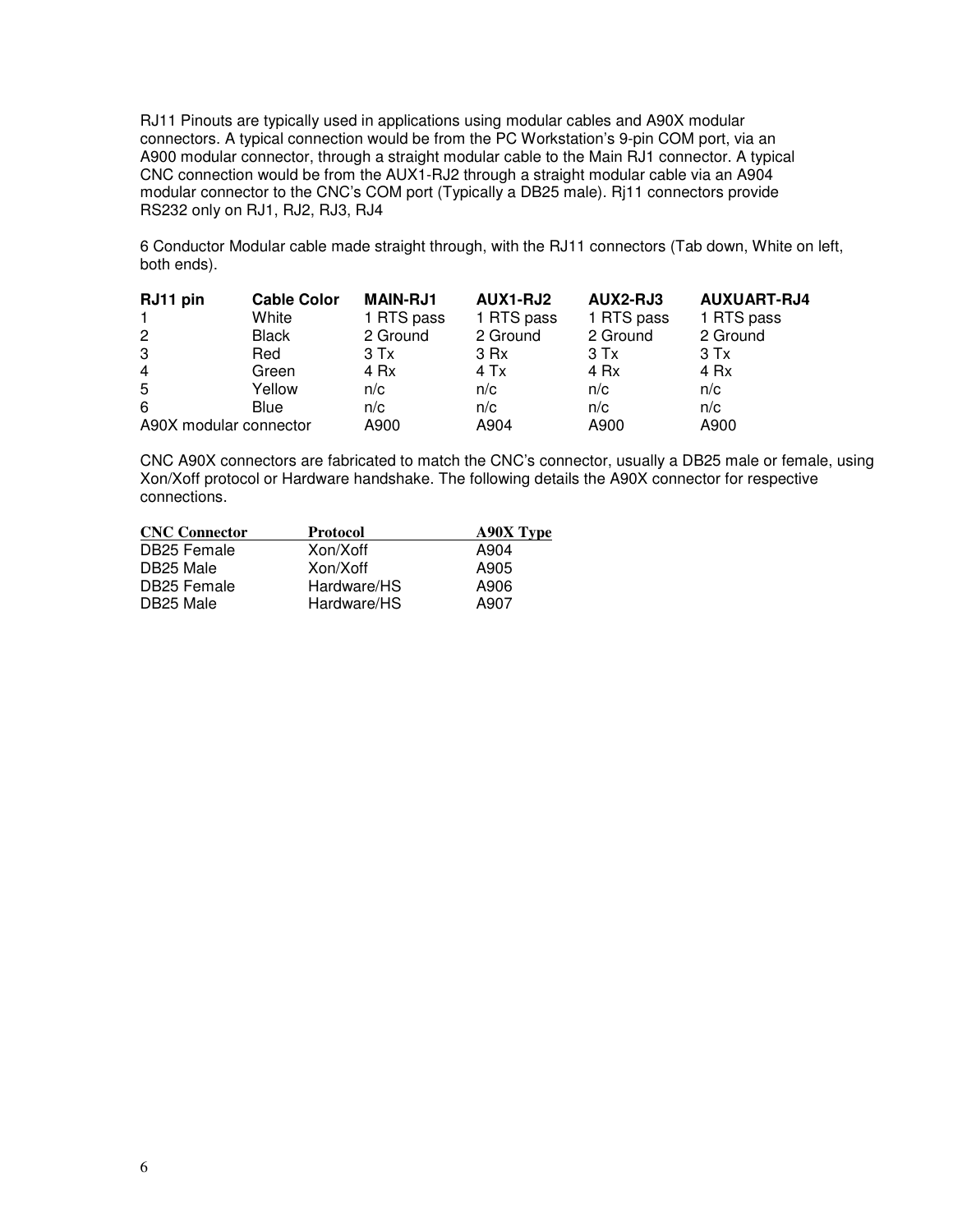## **Character ASCII Key Code Chart**

| Key                      | Normal     | <b>FN</b>                | <b>CTRL</b> |
|--------------------------|------------|--------------------------|-------------|
| Α                        | 41H        | 7EH                      | 01H         |
| B                        | 42H        | N/A                      | 02H         |
| C                        | 43H        | N/A                      | 03H         |
| D                        | 44H        | 5FH                      | 04H         |
| #                        | 45H        | 23H                      | 05H         |
| E<br>F<br>[              | 46H        | 5BH                      | 06H         |
| G                        | 47H        | 5DH                      | 07H         |
| ]<br>}<br>*<br>H         | 48H        | 7BH                      | 08H         |
| I                        | 49H        | 2AH                      | 09H         |
| J<br>}                   | 4AH        | 7DH                      | 0AH         |
| Κ                        | 4BH        | N/A                      | 0BH         |
| Г                        | 4CH        | N/A                      | 0CH         |
| M                        | 4DH        | N/A                      | 0DH         |
| N                        | 4EH        | N/A                      | 0EH         |
| O<br>(                   | 4FH        | 28H                      | 0FH         |
| P<br>)                   | 50H        | 29H                      | 10H         |
| Q<br>Ţ                   | 51H        | 21H                      | 11H         |
| \$<br>R                  | 52H        | 24H                      | 12H         |
| S                        | 53H        | 27H                      | 13H         |
| T<br>$\%$                | 54H        | 25H                      | 14H         |
| U<br>&                   | 55H        | 26H                      | 15H         |
| V                        | 56H        | N/A                      | 16H         |
| W<br>@                   | 57H        | 40H                      | 17H         |
| Χ                        | 58H        | N/A                      | 18H         |
| Y<br>٨                   | 59H        | 5EH                      | 19H         |
| Z                        | 5AH        | N/A                      | 1AH         |
| $\mathbf{1}$             | 31H        | <b>TBD</b>               | N/A         |
| $\overline{\mathbf{c}}$  | 32H        | <b>TBD</b>               | N/A         |
| 3                        | 33H        | <b>TBD</b>               | N/A         |
| 4                        | 34H        | <b>TBD</b>               | N/A         |
| 5                        | 35H        | <b>TBD</b>               | N/A         |
| 6                        | 36H        | <b>TBD</b>               | N/A         |
| $\overline{7}$           | 37H        | <b>TBD</b>               | N/A         |
| 8                        | 38H<br>39H | <b>TBD</b><br><b>TBD</b> | N/A         |
| 9<br>0                   | 30H        | <b>TBD</b>               | N/A<br>N/A  |
|                          | 2DH        | 2BH                      | N/A         |
| $\,{}^+$                 | 3AH        | 3BH                      | N/A         |
| ;<br>?<br>$\overline{1}$ | 2FH        | 3FH                      | N/A         |
| ∖                        | 5CH        | 7CH                      | N/A         |
|                          | 2CH        | 3CH                      | N/A         |
| <<br>,<br>$\geq$         | 2EH        | 3EH                      | N/A         |
| <b>SPACE</b>             | 20H        | N/A                      | N/A         |
| DEL(left arrow)          | 7FH        | N/A                      | N/A         |
| <b>ESC</b>               | 1BH        | N/A                      | N/A         |
| BS(left cursor)          | 08H        | N/A                      | N/A         |
|                          |            |                          |             |